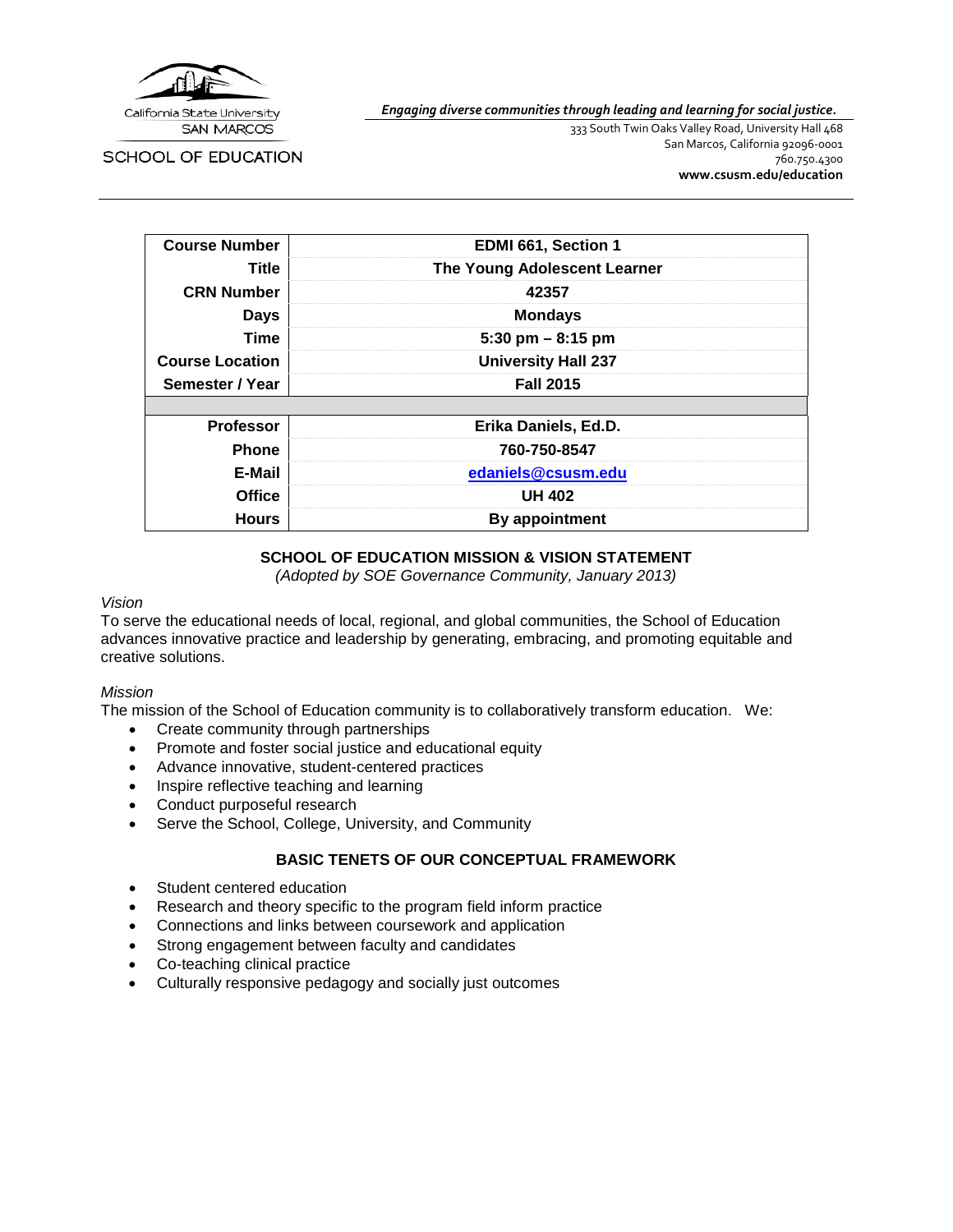# **TABLE OF CONTENTS**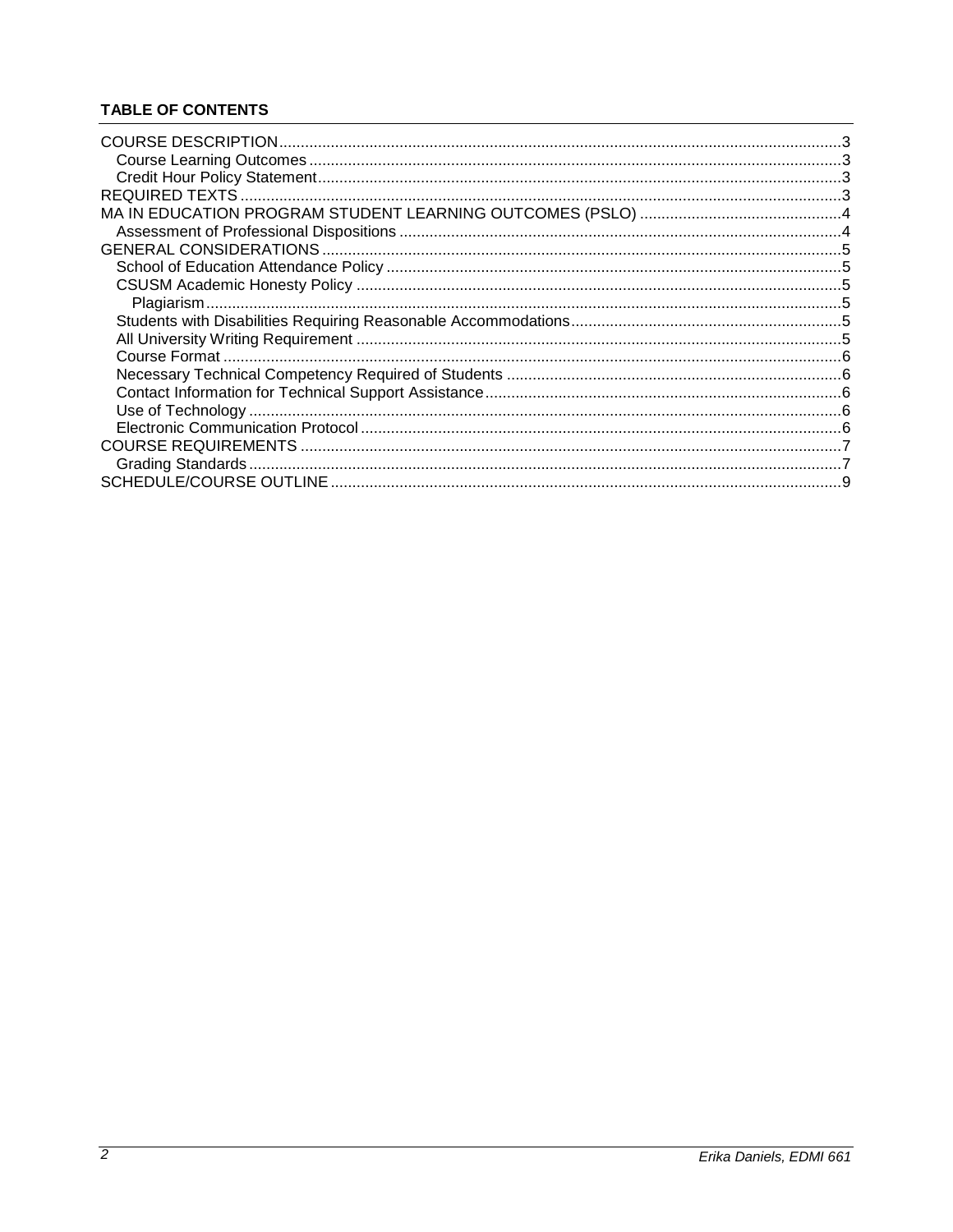### **COURSE DESCRIPTION**

<span id="page-2-0"></span>This course considers the social, cultural, cognitive, emotional, linguistic, and behavioral development of young adolescents from multidisciplinary, multicultural, and applied perspectives. Students will explore how to create learning environments and social contexts that support cognitive and developmental processes. Through a critical inquiry process, students will learn theoretical perspectives and empirical research on young adolescent development as they create an understanding of the factors that influence the social contexts in which practitioners and young adolescents exist.

#### <span id="page-2-1"></span>**Course Learning Outcomes**

By the end of the course, students will be able to:

- 1. Demonstrate an understanding of the research that underpins young adolescent development
- 2. Discriminate among the best practices that promote the positive development of young adolescents
- 3. Participate in activities to make schools more responsive to the needs of young adolescents
- 4. Expect and respect differences among young adolescents that are influenced by development, exceptionalities, and racial/ethnic/linguistic diversity.
- 5. Understand, appreciate, and create learning environments appropriate to the cognitive, emotional, social, physical, and moral development of young adolescents.
- 6. Apply their knowledge at all levels of interaction with young adolescents from modifying instruction for individuals to creating classroom environments where all students feel welcome and can be successful learners.
- 7. Develop and implement strategies to advocate for equity, excellence and social justice for all students.
- 8. Develop and investigate questions, examine assumptions and beliefs, collect and analyze data to improve their teaching and students' learning.
- 9. Locate, critically evaluate, and use empirical research to create social contexts and learning environments that are supportive of young adolescents' needs
- 10. Recognize how social factors impact the cognitive, social, emotional, and physical development of young adolescents

#### <span id="page-2-2"></span>**Credit Hour Policy Statement**

Per the University Credit Hour Policy: Because this course is a hybrid course with several online sessions replacing face-to-face meetings, students will spend at least 135 hours engaged in course learning activities. This includes face-to-face meetings, online learning activities described in the corresponding module, independent study tasks, and other activities as assigned.

#### **REQUIRED TEXTS**

- <span id="page-2-3"></span>• Willingham, D. (2009). *Why don't students like school? A cognitive scientist answers questions about how the mind works and what it means for your classroom.* San Francisco, CA: Jossey-Bass. *This text must be either purchased or rented from the university bookstore, an online retailer, or the publisher.*
- Scholarly and applied articles from academic researchers and field practitioners are required and are found on the Cougar Courses site.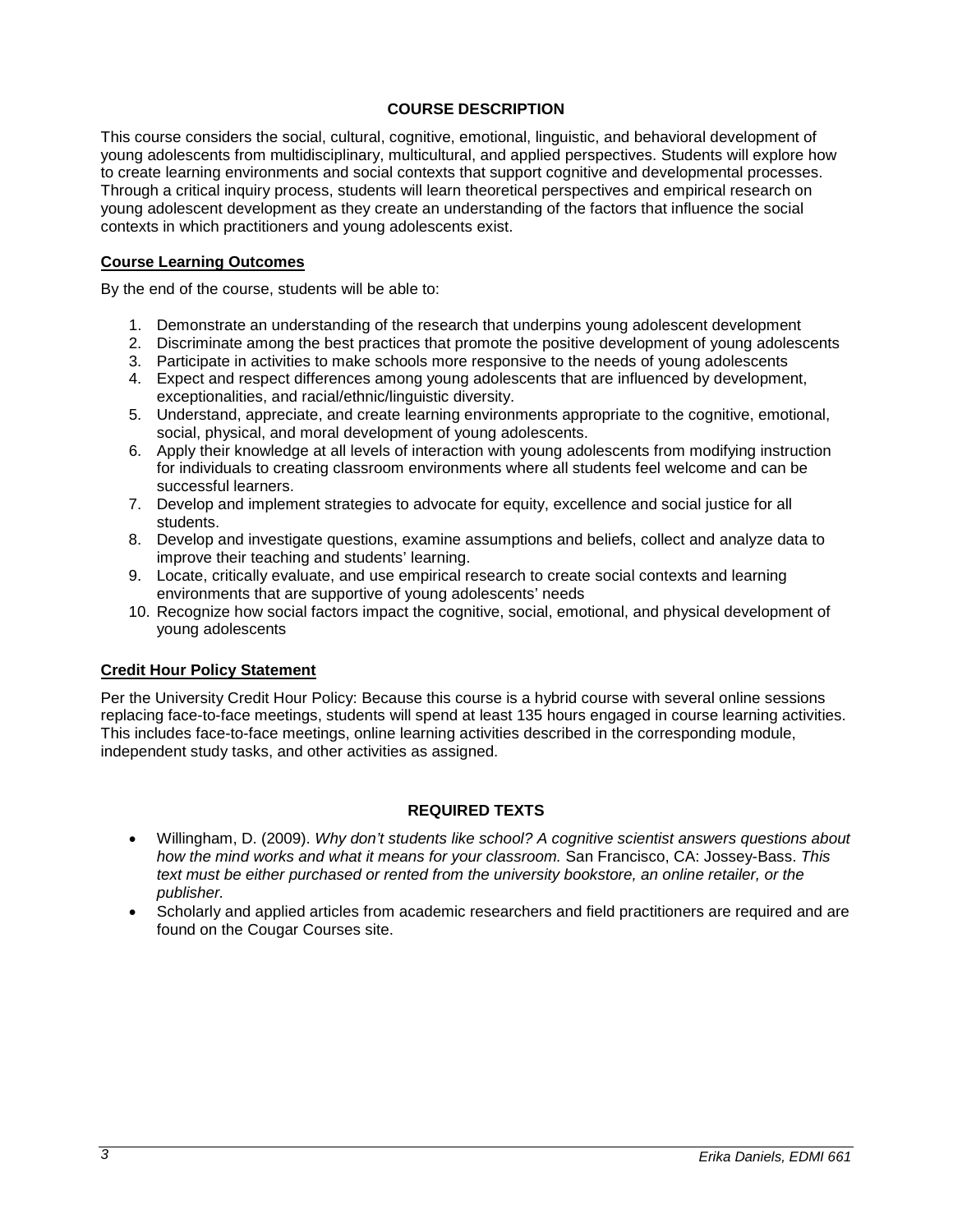## **MA IN EDUCATION PROGRAM STUDENT LEARNING OUTCOMES (PSLO)**

<span id="page-3-0"></span>The Master of Arts in Education Program assesses four (4) Program Student Learning Outcomes (PSLO): **PSLO 1: Professional Dispositions** (EDUC 602, 622, & prior to enrollment in EDUC 698)

**PSLO 2: Leadership Skills** (EDUC 602)

**PSLO 3: Analyze Research** (EDUC 622)

**PSLO 4: Integrate Research** (EDUC 698)

#### **In particular, EDMI 661 addresses the following:**

#### **PSLO 1: Professional Dispositions**

*Demonstrate interaction and communication skills that reflect professional dispositions and ethics, such as respect for diversity, educational equity, collaboration, and social justice.* In the General Option MA Program PSLO 1 is assessed using a Professional Disposition Rubric in EDUC 602, 622 and prior to enrollment in EDUC 698. The General Option Master of Arts Program assesses candidates' professional dispositions six times over the course of the program. The assessments include self-assessment as well and course instructor ratings. Candidates must complete this PSLO before advancing to candidacy and enrolling in EDUC 698. See instructions in syllabus.

#### **PSLO 4: Integrate Research**

*Integrate research and evidence-based practices into educational and professional settings.* The candidates are assessed on their ability to integrate research and evidence-based practices into educational and professional settings through their Culminating Experience, an empirical research thesis, curriculum project, exam, or application for National Board Certification. The School of Education scores the thesis and project using a rubric.

## <span id="page-3-1"></span>**Assessment of Professional Dispositions**

Assessing a candidate's dispositions within a professional preparation program is recognition that teaching and working with learners of all ages requires not only specific content knowledge and pedagogical skills, but positive attitudes about multiple dimensions of the profession. The School of Education has identified six dispositions – social justice and equity, collaboration, critical thinking, professional ethics, reflective teaching and learning, and life-long learning — and developed an assessment rubric. For each dispositional element, there are four levels of performance at the Master's level - *unacceptable*, *approaches target, meets target*, and *advanced target*. The description and rubric for the four levels of performance offer measurable behaviors and examples.

The assessment is designed to provide candidates with ongoing feedback for their growth in professional dispositions and includes self-assessments by the candidate. The dispositions and rubric are presented, explained and assessed in at least two designated courses (EDUC 602 and 622) in the General Option Master of Arts in Education Program and again prior to advancement to candidacy and enrollment in EDUC 698. Based upon assessment feedback candidates will compose a reflection and an action plan for improvement. Candidates are expected to meet the level of *advanced target*. Candidates who have fulfilled or will fulfill the Professional Disposition requirement as part of Education Specialist or Administrative Services credential coursework are exempt from the assessment of professional dispositions EDUC 602 and EDUC 622. For these candidates, verification of this requirement will still be required prior to advancement to candidacy.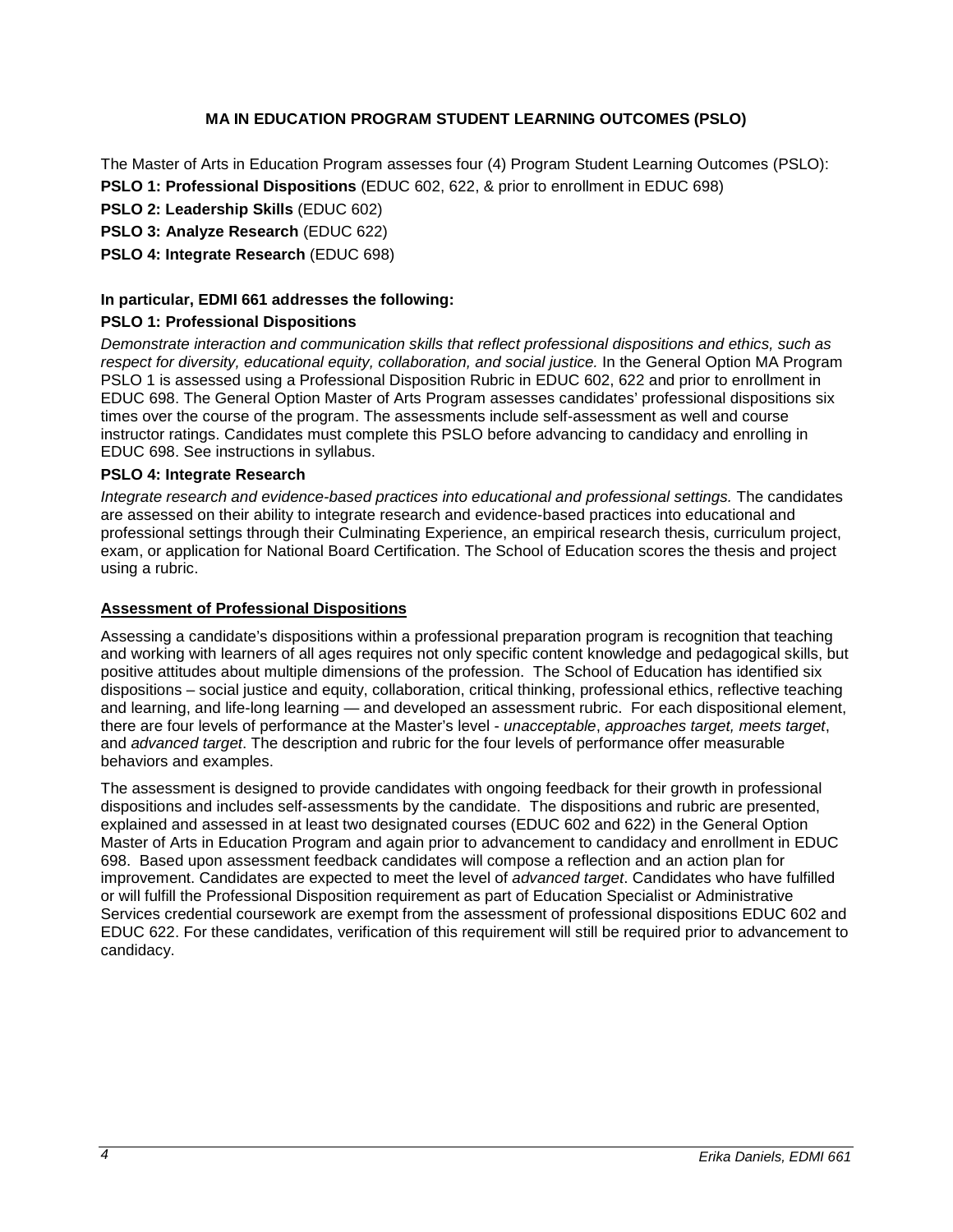### **GENERAL CONSIDERATIONS**

### <span id="page-4-1"></span><span id="page-4-0"></span>**School of Education Attendance Policy**

Due to the dynamic and interactive nature of courses in the School of Education, all candidates are expected to attend all classes and participate actively. At a minimum, candidates must attend more than 80% of class time, or s/he may not receive a passing grade for the course at the discretion of the instructor. Individual instructors may adopt more stringent attendance requirements. Should the candidate have extenuating circumstances, s/he should contact the instructor as soon as possible. *(Adopted by the COE Governance Community, December, 1997).*

*For this course: Students missing two class sessions will see their grades reduced by one full grade. Students missing three or more class sessions will see their grades reduced by two full grades. For face-to-face sessions, leaving early or arriving late by more than 15 minutes constitutes one absence. For online sessions, completion of the module's learning activities constitutes attendance. Illness and emergencies are considered on a case-by-case basis; however, notification of an absence does not constitute an excuse.*

### <span id="page-4-2"></span>**CSUSM Academic Honesty Policy**

Students will be expected to adhere to standards of academic honesty and integrity, as outlined in the Student Academic Honesty Policy. All assignments must be original work, clear and error-free. All ideas/material that are borrowed from other sources must have appropriate references to the original sources. Any quoted material should give credit to the source and be punctuated accordingly.

Academic Honesty and Integrity: Students are responsible for honest completion and representation of their work. Your course catalog details the ethical standards and penalties for infractions. There will be zero tolerance for infractions. If you believe there has been an infraction by someone in the class, please bring it to the instructor's attention. The instructor reserves the right to discipline any student for academic dishonesty, in accordance with the general rules and regulations of the university. Disciplinary action may include the lowering of grades and/or the assignment of a failing grade for an exam, assignment, or the class as a whole.

Incidents of Academic Dishonesty will be reported to the Dean of Students. Sanctions at the University level may include suspension or expulsion from the University.

<span id="page-4-3"></span>Refer to the full Academic Honesty Policy at: [http://www.csusm.edu/policies/active/documents/Academic\\_Honesty\\_Policy.html](http://www.csusm.edu/policies/active/documents/Academic_Honesty_Policy.html)

### **Plagiarism**

As an educator, it is expected that each candidate will do his/her own work, and contribute equally to group projects and processes. Plagiarism or cheating is unacceptable under any circumstances. If you are in doubt about whether your work is paraphrased or plagiarized see the Plagiarism Prevention for Students website [http://library.csusm.edu/plagiarism/index.html.](http://library.csusm.edu/plagiarism/index.html) If there are questions about academic honesty, please consult the University catalog.

#### <span id="page-4-4"></span>**Students with Disabilities Requiring Reasonable Accommodations**

Students with disabilities who require reasonable accommodations must be approved for services by providing appropriate and recent documentation to the Office of Disabled Student Services (DSS). This office is located in Craven Hall 4300, and can be contacted by phone at (760) 750-4905, or TTY (760) 750- 4909. Students authorized by DSS to receive reasonable accommodations should meet with their instructor during office hours or, in order to ensure confidentiality, in a more private setting.

### <span id="page-4-5"></span>**All University Writing Requirement**

Every course at the university must have a writing requirement of at least 2500 words. The requirement is met in this class through the signature assignments as described below.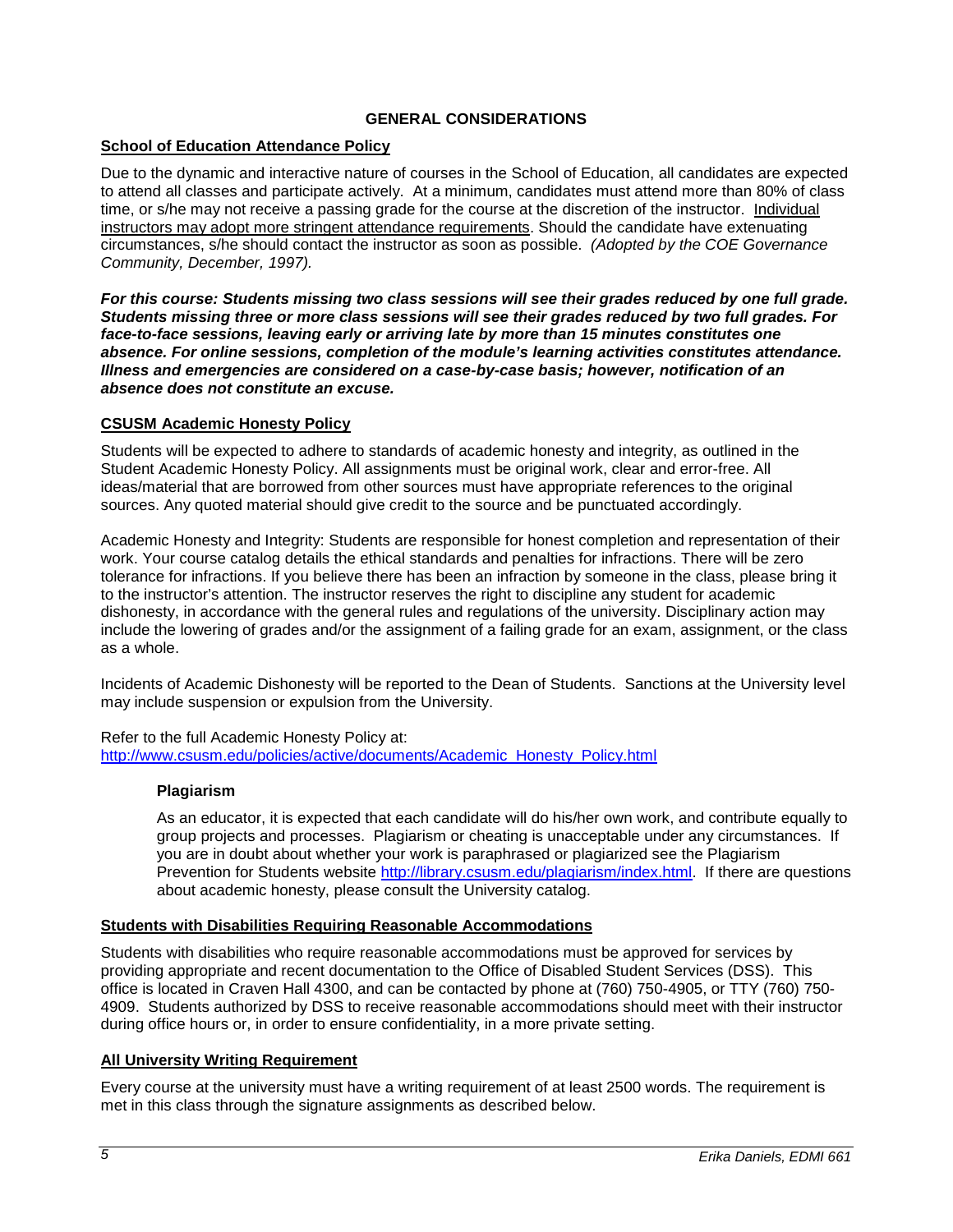## <span id="page-5-0"></span>**Course Format**

This course takes place in a hybrid format where approximately half of the sessions are face-to-face meetings and the other half are online. Directions for online sessions are found in the corresponding module in our Cougar Courses container.

#### <span id="page-5-1"></span>**Necessary Technical Competency Required of Students**

To be successful in the online portions of this course, students must be able to use Cougar Courses, to Word process, and to download and upload multiple forms of media.

#### <span id="page-5-2"></span>**Contact Information for Technical Support Assistance**

For technical assistance, contact the Student Help Desk at 760-750-4790.

#### <span id="page-5-3"></span>**Use of Technology**

Candidates are expected to demonstrate competency in the use of various forms of technology (i.e. word processing, electronic mail, Moodle, use of the Internet, and/or multimedia presentations). Specific requirements for course assignments with regard to technology are at the discretion of the instructor. Keep a digital copy of all assignments for use in your teaching portfolio. All assignments will be submitted online, and some will be submitted in hard copy as well. Details will be given in class.

#### <span id="page-5-4"></span>**Electronic Communication Protocol**

Electronic correspondence is a part of your professional interactions. If you need to contact the instructor, email is often the easiest way to do so. It is my intention to respond to all received e-mails in a timely manner. Please be reminded that e-mail and on-line discussions are a very specific form of communication, with their own nuances and etiquette. For instance, electronic messages sent in all upper case (or lower case) letters, major typos, or slang, often communicate more than the sender originally intended. With that said, please be mindful of all e-mail and on-line discussion messages you send to your colleagues, to faculty members in the School of Education, or to persons within the greater educational community. All electronic messages should be crafted with professionalism and care.

Things to consider:

- Would I say in person what this electronic message specifically says?
- How could this message be misconstrued?
- Does this message represent my highest self?
- Am I sending this electronic message to avoid a face-to-face conversation?

In addition, if there is ever a concern with an electronic message sent to you, please talk with the author in person in order to correct any confusion.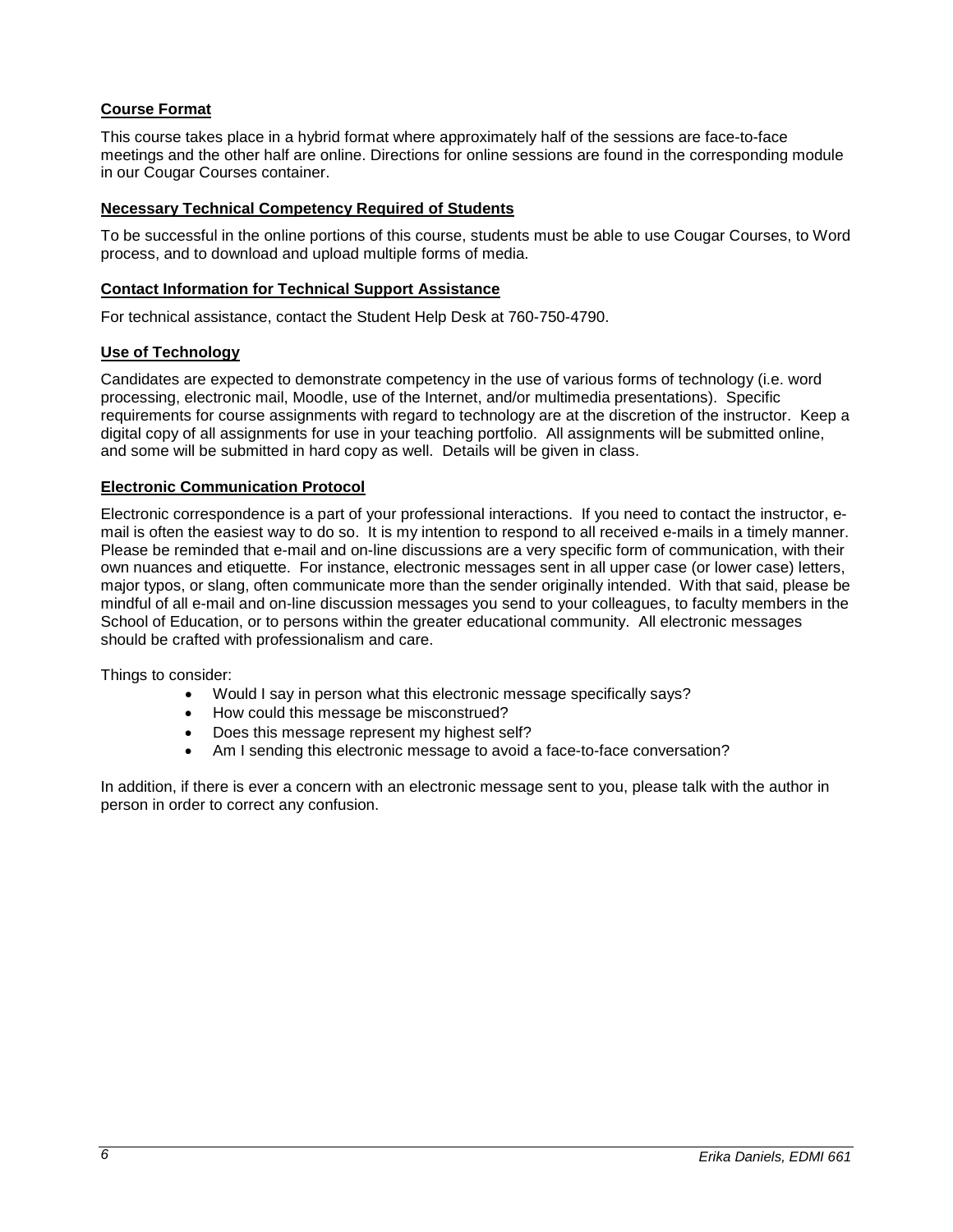## **COURSE REQUIREMENTS**

## <span id="page-6-1"></span><span id="page-6-0"></span>**Grading Standards**

Assignments are to be submitted by midnight on the specified due date. Hand-written work is not accepted, and all documents should use 12 point Times New Roman. Edit assignments prior to submission to ensure the text is error-free and the ideas are logically and concisely presented. All citations, where appropriate, should use American Psychological Association (APA)  $6<sup>th</sup>$  edition. Rubrics for each assignment are posted in our Cougar Courses container. In order to earn a teaching credential from the state of California, candidates must maintain a B average (3.0 GPA) and cannot receive below a C+ in any course in the teacher education program.

| А    | 93-100 | А- | 90-92 |      |       |
|------|--------|----|-------|------|-------|
| B+   | 88-89  | в  | 83-87 | в-   | 80-82 |
| $C+$ | 77-79  | C. | 73-76 | $C-$ | 70-72 |

| <b>Assignment</b>                               | <b>Points</b><br><b>Possible</b> |
|-------------------------------------------------|----------------------------------|
| Interview with a Young Adolescent (Due 9/28/15) | 25                               |
| Intervention Case Study (Due 10/26/15)          | 30                               |
| Plan for Practice (Due 11/30/15)                | 30                               |
| Thoughtful Participation (Ongoing)              | 15                               |
| <b>Total Points</b>                             | 100                              |

### **1. Interview with a Young Adolescent (***Due September 28, 2015 by midnight)*

You will identify a young adolescent with whom to work this semester in order to complete assignments one and two. First, you will interview the adolescent using questions centered on the major theories discussed in this course. Because the focus of this course is on understanding how young adolescents experience school and learning*,* these questions will encourage you to explore those concepts*.* This assignment requires you to create an understanding of what various theoretical constructs actually mean to the learning and school experiences of young adolescents.

*Specifics: A. Choose a young adolescent with whom to work; B. Send home a consent form (found on Cougar Courses) describing the assignment and asking for parent/guardian's permission and student's assent; C. When consent form is returned, schedule a mutually-convenient time for the interview; D. Review interview questions (found on Cougar Courses) and add some of your own; E. Interview the young adolescent (we encourage you to both record the interview and take thorough notes); F. Analyze the responses through the lens of the theoretical constructs discussed in class; G. Write up the interview by giving an overview of your young adolescent, summarizing his/her interview responses, and making connections between his/her comments and your learning from this course.*

### **2. Intervention Case Study (***Due October 26, 2015 by midnight)*

Working with the same young adolescent whom you interviewed for assignment #1, you will conduct an academic, social, and emotional assessment of one young adolescent. You will then analyze and interpret the resulting data and describe the adolescent's strengths and needs in terms of how they impact his/her school experiences. You will develop recommendations in the form of specific instructional strategies that support the adolescent's progress in school and development in nonacademic areas.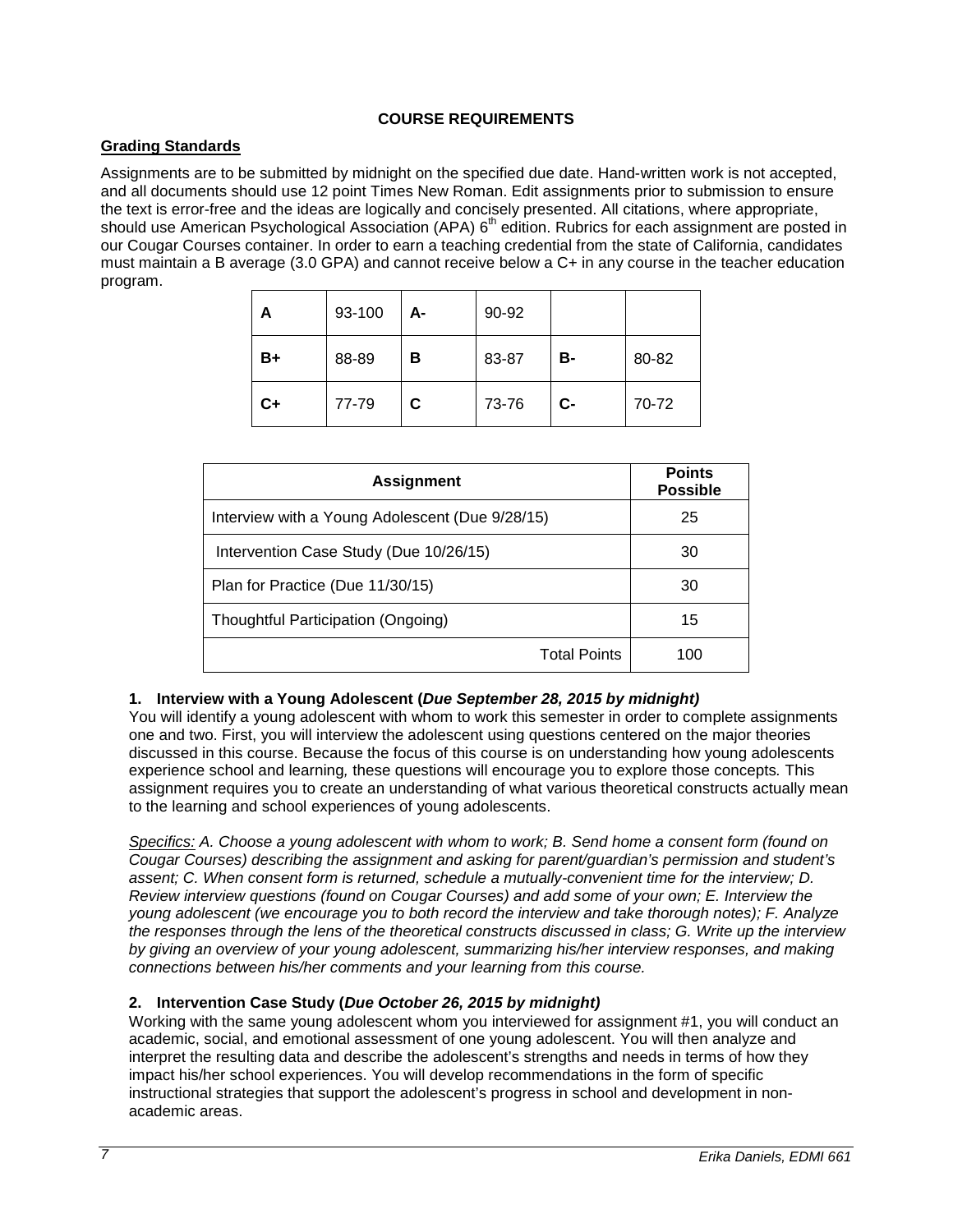*Specifics: A. Schedule at least 2 work sessions with your young adolescent as well as at least 2 times during which you will observe him/her at work and at play; B. Administer the assessments found on Cougar Courses (namely a Reading Inventory, Mathematics assessment, and an attitude survey); C. Collect several work samples from the student's classes and assignments; D. Analyze the assessments and academic work using the theoretical constructs discussed in class in order to identify the young adolescent's strengths and needs both academically and socially/emotionally; E. Identify recommendations that the young adolescent's teachers might utilize in order to better support his/ development as a learner; F. Write up the experience by summarizing your process, detailing your findings, and describing your recommendations.*

## **3. Plan for Practice (***Due November 30, 2015 by midnight)*

Effective practitioners continually reflect on and refine their teaching, advising, mentoring, etc. It is important to take time to identify and celebrate successes as well as to identify areas of improvement and strategize solutions.

*Specifics*: *A. Identify an area of your practice that you feel needs improving, refining, or implementing; B. Describe what your current practice looks like in this area and identify student outcomes that have resulted in the past; C. Explain why you feel this area needs attention. Ground this discussion in specific*  examples from both your own practice and existing research. D. Create a plan by explaining how you will *change your current practice to address your concerns and to implement suggestions from the research; E. Identify ways in which you will determine whether your plan was successful and what modification you might make in the future.* 

## 4. **Thoughtful Participation**

As graduate students, you are expected to maintain a high degree of professionalism. Be prepared to participate in every class session, turn in all assignments on time, and complete the readings prior to the class session in which they will be discussed. Listen carefully to the contributions of your colleagues and be prepared to extend and/or challenge their thinking.